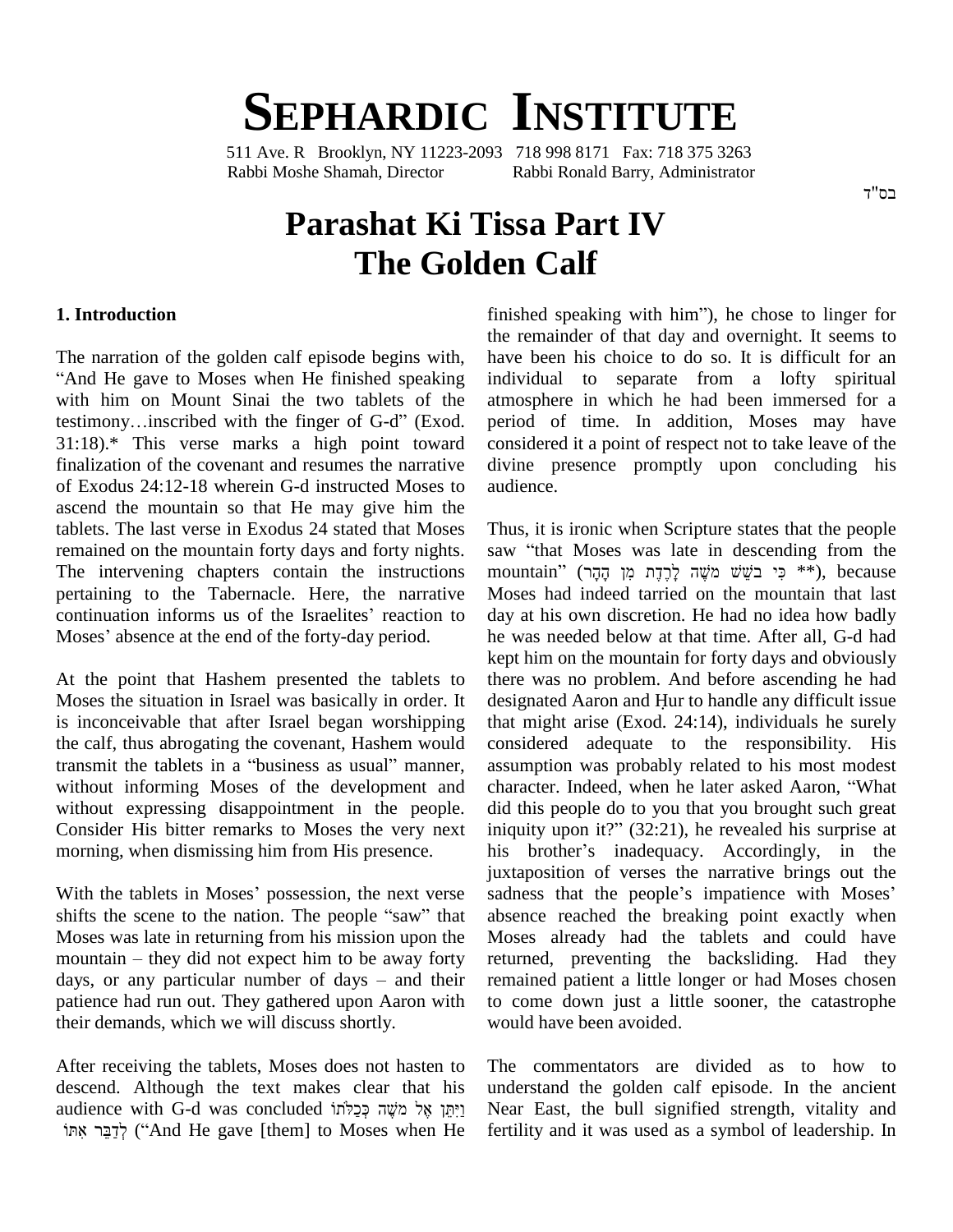some cults it was deified while in others it served as a pedestal for a god. The calf, as a young bull, portrayed potential, a symbol that may be associated with a young nation.

Following some talmudic sages (*b*. *Sanh*. 63a; *b*. *Abod*. *Zar*. 53b) and midrashim, Rashi and many commentators speak about the golden calf as a case of idolatry. A strong support is the Psalms verse that commentators speak about the golden calf as a case of that idolatry. A strong support is the Psalms verse that mann<br>refers to the calf: "They exchanged their glory for the idolatry. A strong support is the Psalms verse that manner refers to the calf: "They exchanged their glory for the image of a bull...They forgot God who saved them" Undo (Ps. 106:20-21, NJPS). Sefer HaKuzari, Ibn Ezra and Ramban, however, belong to another school that sees the golden calf as something very wrong, but far less than idolatry. One of the considerations they cite is that Aaron, an individual of the highest spiritual caliber, directed the manufacture of the calf and built the altar before it. Had he participated in an idolatrous activity, it is hard to understand how G-d then allowed him to attain or retain high-priest status and on occasion granted him prophecies and transmitted laws for Israel through him.

We will focus on the issue concerning the extent of the transgression and will address the question, Why did G-d not inform Moses of the goings-on within Israel on the first day of this endeavor as He so forcefully did on the morrow? In our next study we will discuss Moses' various prayers on behalf of Israel associated with this episode.

### **2. Day One**

At its initiation, the golden calf appears not to have of  $\text{Him}$  – or perhaps it would be a pedestal upon been an idolatrous enterprise. On a slippery slope, perhaps, but nonetheless within monotheistic parameters. It progressively deteriorated to become truly idolatrous, at least for a limited number of individuals.

The people recognized Moses as their leader, who, as to s At first the<br>The people recognized Moses as their leader, who, as<br>a prophet, was the source of Hashem's word to them with the rec a prophet, was the source of Hashem's word to them<br>and who, under Hashem's guidance, had led them out of Egypt. They had no idea he would be away for as long as he was, and toward the end of the forty days it seemed to them that he was not going to return. (The statement at the end of Exodus 24 informing that Moses was on the mountain forty days and forty nights was written retrospectively, incorporated where words invoke G-d's opening pronouncement of the it is in the text to conclude that portion of the Decalogue in which He proclaims, "I am Hashem,

narrative. There is no indication that even Moses knew how long he would be away.) The people point out that he is מֹשֶׁה הָאִישׁ, Moses the mortal, manifesting their conviction that humans are not gods, a sign of the success the new religion was having in inculcating this belief in them. They had observed that he had not taken food or drink with him (see Exod.  $34:28$ ) and that Mount Sinai was beyond the area upon which manna fell.

Undoubtedly terrified at the prospect of having to negotiate the desert and reach their promised homeland without Moses, a unique leader, the people approached Aaron. They respected the hierarchical order Moses had established and recognized Aaron as a leader. But they realized that he lacked the superior qualities of Moses, and so requested that he provide a system that could substitute for their absent leader.

The Israelites understood that a human leader, as great as he might be, was mortal and limited. Accordingly, they desired a substitute for Moses that would be free of human limitations and be a permanent reminder of Hashem in one form or another. Influenced by the thinking of the time, they seemed to believe that such a tangible symbol could be invested with the necessary sanctity to make it acceptable to Hashem and be a vehicle through which He would provide necessary sanctity to make it acceptable to Hashem<br>and be a vehicle through which He would provide<br>them His word. Their request to Aaron "make an and be a vehicle through which He would provide<br>them His word. Their request to Aaron "make an<br>*elohim* for us" (עֲשֶׂה לְנוּ אֱלֹהִים) probably means make for us an artifact (in the sense of an icon) that will serve as a reminder of Hashem. It will display His glory and be His representative – not a representation serve as a reminder of Hashem. It will display His<br>glory and be His representative – not a representation<br>of Him – or perhaps it would be a pedestal upon which He may manifest His presence, invisible as it may be. (The latter would be similar to how many commentators interpret the theme of the cherubim in the Holy of Holies.) commentators interpret the theme of the cherubim in

At first there was no intention to deify the artifact or to serve it in any way; Aaron therefore cooperated with the request, manufacturing the golden calf.

Upon its completion, the people exclaimed, "These are your gods, Israel, who brought you forth from the Upon its completion, the people exclaimed, "These<br>are your gods, Israel, who brought you forth from the<br>land of Egypt" (v. 4), applying to the calf the clause are your gods, Israel, who brought you forth from the<br>land of Egypt" (v. 4), applying to the calf the clause<br>they had earlier employed to describe Moses, "who land of Egypt" (v. 4), applying to the calf the clause they had earlier employed to describe Moses, "who brought us forth from the land of Egypt"  $(v, 1)$ . The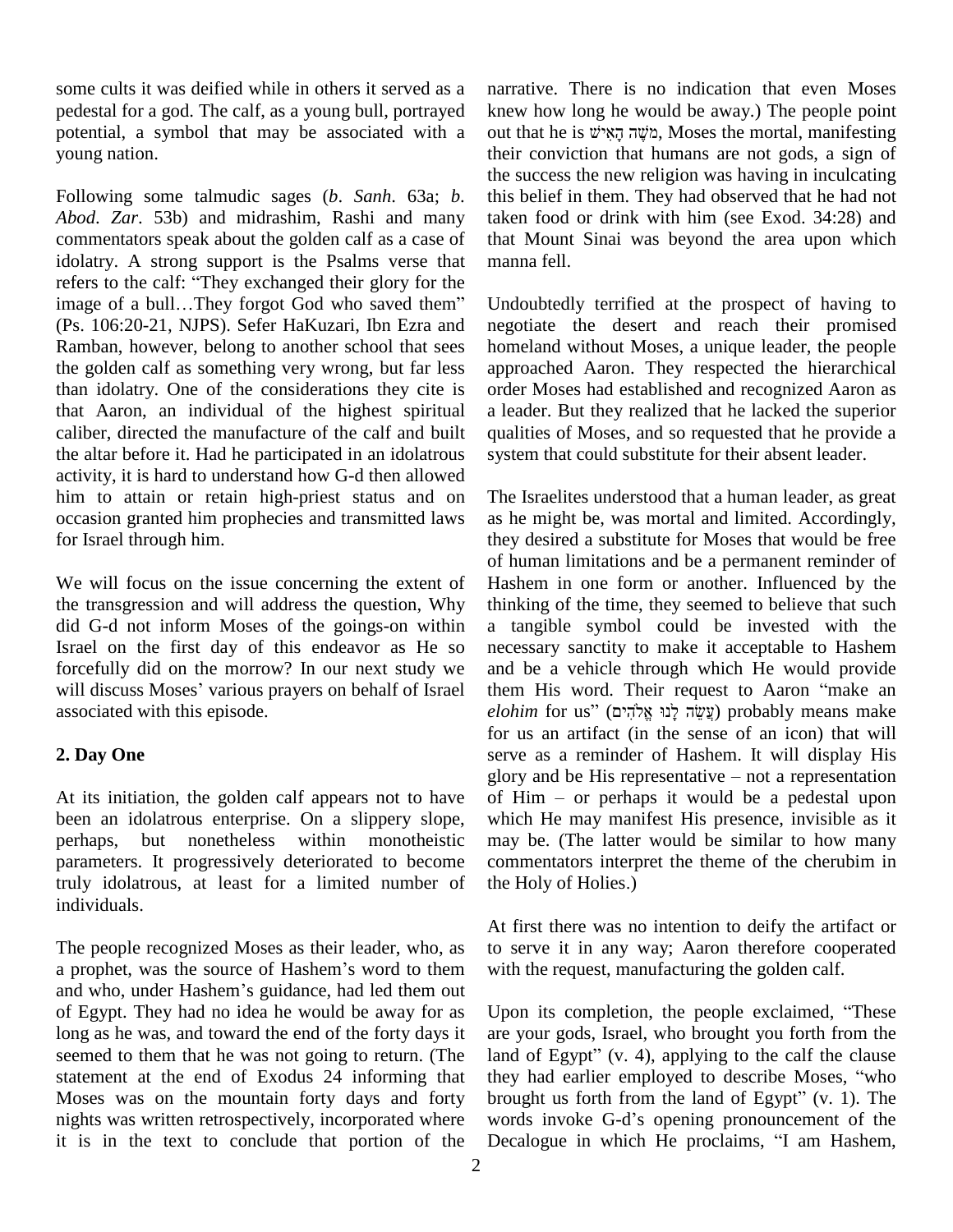your G-d, who brought you forth from the land of your G-d, who brought you forth from the land of be<br>Egypt" (20:2). The people are not denying that Do your G-d, who brought you forth from the land of been<br>Egypt" (20:2). The people are not denying that Decale<br>Hashem brought them forth from Egypt – they could Israel, not have been so foolish to suddenly believe a nonsensical assertion contradicting their experience. Rather, they are saying that this artifact is the representative of Hashem who had brought them forth from Egypt.

However, although it seems logical to describe the first part of the episode in this manner, certain words the people are quoted as saying are too idolatrous for this explanation. It is inconceivable that they actually uttered such words to Aaron and he continued to cooperate with them. They are quoted as using a plural verb both at the time of their request, אֱלֹהֵים אֱשֽׁׂ rrate with them. They are quoted as using a<br>אֱלֹהִים אֲשֶׂר, when אֱלֹהִים אֲשֶׁר<br>יִלְכוּ (''gods who will go before us'') and upon the North plural verb both at the time of their request, אֱלֹהִים אֱלֹהִים אֱלֹהִים אֲלֹהִים why אֱלֹהִים אֲלֹהִים אֲ<br>יִלְכוּ לִפְנֵינוּ (''gods who will go before us'') and upon the – No calf's completion, אֲשֶׁר הֶעֱלוּךָ מֵצְ יִלְכוּ לְפָנֵינוּ?) and upon the Negregods who will go before us") and upon the Negregi's completion, אֲשֶׁר הָעֱלוּךָ מֵאֶרֶץ מִצְרָיִם<br>| brought you forth from Egypt") as well as a plural wi calf's completion, אֲשֶׁר הֶעֱלוּךָ מֵאֶרֶץ מִצְרָיִם ("who [they] alternative<br>brought you forth from Egypt") as well as a plural with the idency with the independent your gods, O are your gods, O brought you forth from Egypt") as well as a plural with<br>pronoun אֱלֶה אֱלֹהֶיךָ יִשְׂרָאֵל ("these are your gods, O are y<br>Israel"), in each case requiring that the subject be the la pronoun אֲלֶה אֱלֹהֶיךָ יִשְׂרָאֵל ("these are your gods, O are your gods, O Israel, who brought you forth from Israel"), in each case requiring that the subject be the land of Egypt" (1 Kgs. 12:26-30). Although the const blasphemous language to be understood?

It seems that these usages are not the actual words they might have uttered but are to be taken as applications of a literary device. It is the case of the that is omniscient narrative that is written after the episoconclusion of the event; it knows what Aaron didn't omniscient narrative that is written after the know, that a problem of idolatry had already set in, albeit in a clandestine form and people were already slipping on the slope. Accordingly, it takes the too far. He built an altar before the calf and declared, outcome of the episode into account and denigrates "A festival for Hashem tomorrow." By defining the whatever their actual statements were, substituting idolatrous phrases for them. This episode is cited in the book of Nehemiah. There, the central problematic phrase of our account is quoted with both a singular day the book of Nehemiah. There, the central problematic br<br>phrase of our account is quoted with both a singular da<br>pronoun and singular verb: יאמְרוּ זֶה אֱלֹהֶיךָ אֲשֶׁר הֶעֶּלְךָ of our account is quoted with both a singular<br>
וֹיאמְרוּ זָה אֱלֹהֶיךָ אֲשֶׁר הֶעֶלְךָ (ingular verb: יִיאמְרוּ זָה אֱלֹהֶיךָ אֲשֶׁר הֶעֶלְךָ<br>(ingular] god who to Ha") and this is your [singular] god who to Ha pronoun and singular verb: יַאמְרוּ זֶה אֱלֹהֶיךָ אֲשֶׁר הֶעֶלְךָ<br>יִמְאִצְרָיִם ('They said this is your [singular] god who throught you [singular] forth from Egypt'' [Neh. 9:18]).

At some point a critical line was crossed: An artifact that was originally designated to be a reminder of Hashem was eventually taken as a representation of Him, imagined to possess intrinsic meaning and Moses' visit on high and hasten his return as He did somehow a polytheistic motif was added to the golden calf.

It should be borne in mind that even an artifact that was merely a reminder of Hashem may have already been declared to be sinful. Subsequent to the Decalogue, Hashem had instructed Moses to inform Israel, "Do not make with Me gods of silver and gods Decalogue, Hashem had instructed Moses to inform<br>Israel, "Do not make with Me gods of silver and gods<br>of gold…'' (א תַעֲשׂוּן אֶתִּי אֱלֹהֶי כָּסֶף וַאלֹהֵי [Exod. 20:20]), a somewhat ambiguous formulation with which He banned the making of silver or gold icons. Does that command refer to artifacts that were made to be reminders of Him or to idols that were gods besides Him? Aaron may very well have taken it in the latter sense. Even if the law did prohibit an icon that was a reminder of Hashem, it would not have been a violation of the second commandment and an annulment of the covenant if it was not an item that was intended to be worshipped.

When Jeroboam constructed golden calves for the Northern Kingdom to provide his constituents an alternative to going to Jerusalem, he inaugurated them Northern Kingdom to provide his constituents an<br>alternative to going to Jerusalem, he inaugurated them<br>with the identical clause used in our passage, "These are your gods, O Israel, who brought you forth from with the identical clause used in our passage, "These<br>are your gods, O Israel, who brought you forth from<br>the land of Egypt" (1 Kgs. 12:26-30). Although the the land of Egypt"  $(1$  Kgs. 12:26-30). Although the people from going to Jerusalem, at least in the early stages those calves also were probably not idolatrous and a certain ambiguity seems to have remained through the years concerning them. (In some ways, that transgression appears to be a macrocosm of our episode.)

"Aaron saw" what was transpiring (Exod. 32:5). This may refer to his realizing that some people were going<br>too far. He built an altar before the calf and declared,<br>"A festival for Hashem tomorrow." By defining the calf as associated with the service of Hashem, he intended to prevent any pagan deities from being brought in. By postponing cultic service to the next day, he probably intended to dampen the enthusiasm brought in. By postponing cultic service to the next<br>day, he probably intended to dampen the enthusiasm<br>and work toward confirming the nation's commitment to Hashem. And possibly, by the next day, Moses would have returned. Clearly, the pressure of the events overwhelmed him.

Although there were stirrings of problems within the nation, at this point G-d did not intervene to curtail Although there were stirrings of problems within the<br>nation, at this point G-d did not intervene to curtail<br>Moses' visit on high and hasten his return as He did the next morning. He has granted human beings freedom of will and He is patient with them. He hopes they will remain faithful and correct themselves when they backslide, as He was patient with Jeroboam and his golden calves and as He related to Israel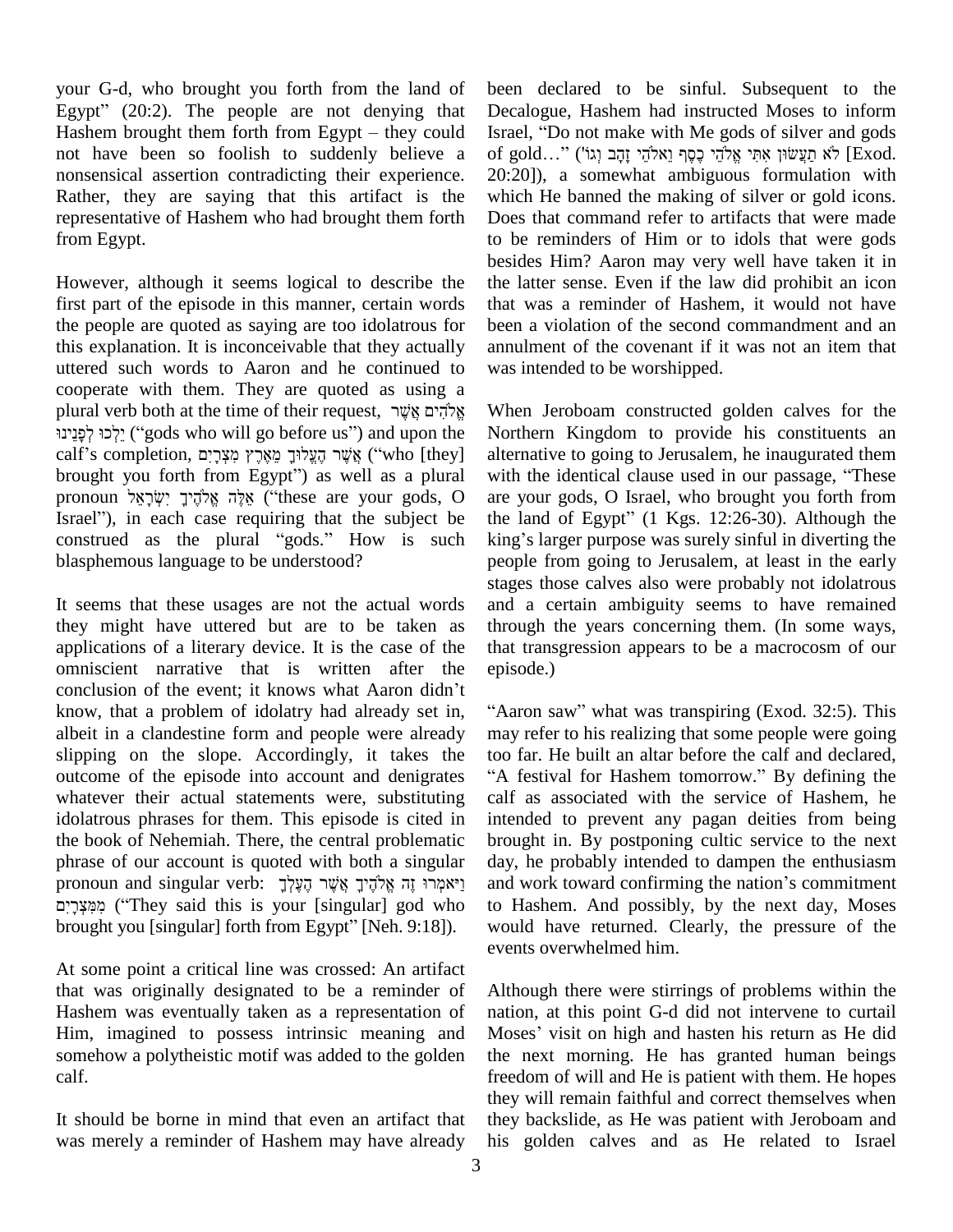throughout Scripture. Here, on the first day, the situation had not yet become idolatrous and whatever slippage had occurred was still reversible; consequently He remained hopeful.

#### **3. Day Two**

The people rose early the next morning and "they sacrificed burnt offerings and presented sacrifices of well-being, the people sat to eat and drink and they rose to engage in revelry" (v. 6). Aaron is not mentioned. By then the situation significantly deteriorated and he became irrelevant. The narrative does not specify that they bowed to or sacrificed to the calf, just that they performed sacrifices. This indicates that at first they refrained from a public manifestation of idolatry, reluctant to reveal their intentions Exodus account employs the principle of "there is no publicly.

As they sacrifice, Hashem tells Moses to descend, for be attached to G-d's utterance expressing His "his" (Moses') people, that he (Moses) has led out of Egypt, have become spiritually corrupt. With these remarks, Hashem makes a point to distance Himself Egypt, have become spiritually corrupt. With these that de<br>remarks, Hashem makes a point to distance Himself<br>from the people. He reveals to Moses that "they Howe" bowed to it and they sacrificed to iting the two distance Himself<br>bowed to it and they sacrificed to it<sup>\*</sup>' ( יִשְׁמְּחֲוֹוּ לוֹ וַיַּזְבְּחוּ לוֹ from the people. He reveals to Moses that "they H<br>bowed to it and they sacrificed to it" (יִיזְבְּחוּ לוֹ וַיִּזְבָּחוּ M<br>) and they proclaimed, "these are your gods," etc. (v. 8). Tragically, they transgressed the second commandment and the covenant was annulled.

Hashem further said to Moses that He "sees these despite their being far removed from Israel's present people and behold, they are a stiff-necked people" (v. 9). With Moses' acquiescence He will annihilate them and start over with Moses, and make him into a great nation. This request for Moses' agreement  $-$  "and now, let Me be" (יְעַתָּה הַנִּיחָה לְי) – provides an opening for Moses to pray. It is an indication of divine compassion even at the moment of wrath.

Although Hashem contemplated destroying the nation, camp<br>it turns out that the number found guilty and put to cast the<br>death was "about three thousand" (32:28), a relatively longer it turns out that the number found guilty and put to cast the tablets from his hands – after all, they no small percentage of the nation. It may be assumed that there were a significant number of sympathizers and borderline people who were not punishable in the tribunals that Moses convened to judge them. Surely, there were very few who had been willing to oppose they! tribunals that Moses convened to judge them. Surely, dime<br>there were very few who had been willing to oppose they!<br>the project's ringleaders; none are mentioned in the text. Until Moses arrived on the scene, it seems that the ringleaders had been allowed to take charge of the situation. In any event, Israel is to be judged by all its

parts (see Josh. 7), so in His anger G-d considered terminating the nation that behaved as it did after all He did for them. (That the number put to death was "about three thousand" supports the view that the golden calf was not launched as an idolatrous project.)

Next in the text comes Moses' יְיָחֲל prayer. In his Deuteronomy description of the calf episode (Deut. 9), Moses does not mention a prayer at the corresponding point in the narrative, that is, while he was still on the mountaintop. Ibn Ezra, in harmonizing the two accounts, considers the Deuteronomy account as peshat, that Moses prayed only after destroying the calf, when he returned to the mountain. Ibn Ezra reasons that while the people are engaged in idolatry it is time for action, not prayer. According to him, the reasons that while the people are engaged in idolatry it<br>is time for action, not prayer. According to him, the<br>Exodus account employs the principle of "there is no is time for action, not prayer. According to him, the Exodus account employs the principle of "there is no earlier or later in the Torah." Presumably, Moses' prayer was placed earlier in the narrative in order to earlier or later in the Torah." Presumably, Moses' contemplating the destruction of Israel, not to leave that depressing possibility unmitigated in the text.

However, we may ask, on the contrary, how could Moses descend while G-d is considering destroying the nation, without at least a short prayer, in order to try to ameliorate the situation? Is it not appropriate to immediately focus attention on considerations that<br>broaden the context, bringing other factors into play,<br>despite their being far removed from Israel's present broaden the context, bringing other factors into play, thinking? We will discuss the prayer in our next study, interpreting it as having been proffered immediately, before Moses descended the mountain, as presented in the Exodus text. The Deuteronomy account is another matter.

After G-d consented not to destroy the nation, Moses descended from the mountain. As he approached the camp and observed the scene, he became enraged. He cast the tablets from his hands – after all, they no camp and observed the scene, he became enraged. He longer possessed their sanctity since the covenant was annulled  $-$  breaking them at the foot of the mountain. Although he had heard about the transgression from Hashem, experiencing it by seeing it added a dimension. With this act he signaled to the people that they had abrogated the covenant.

When he arrived at the camp he burned the calf, ground it into powder, sprinkled it upon the water and gave the powdered water to the nation to drink (a